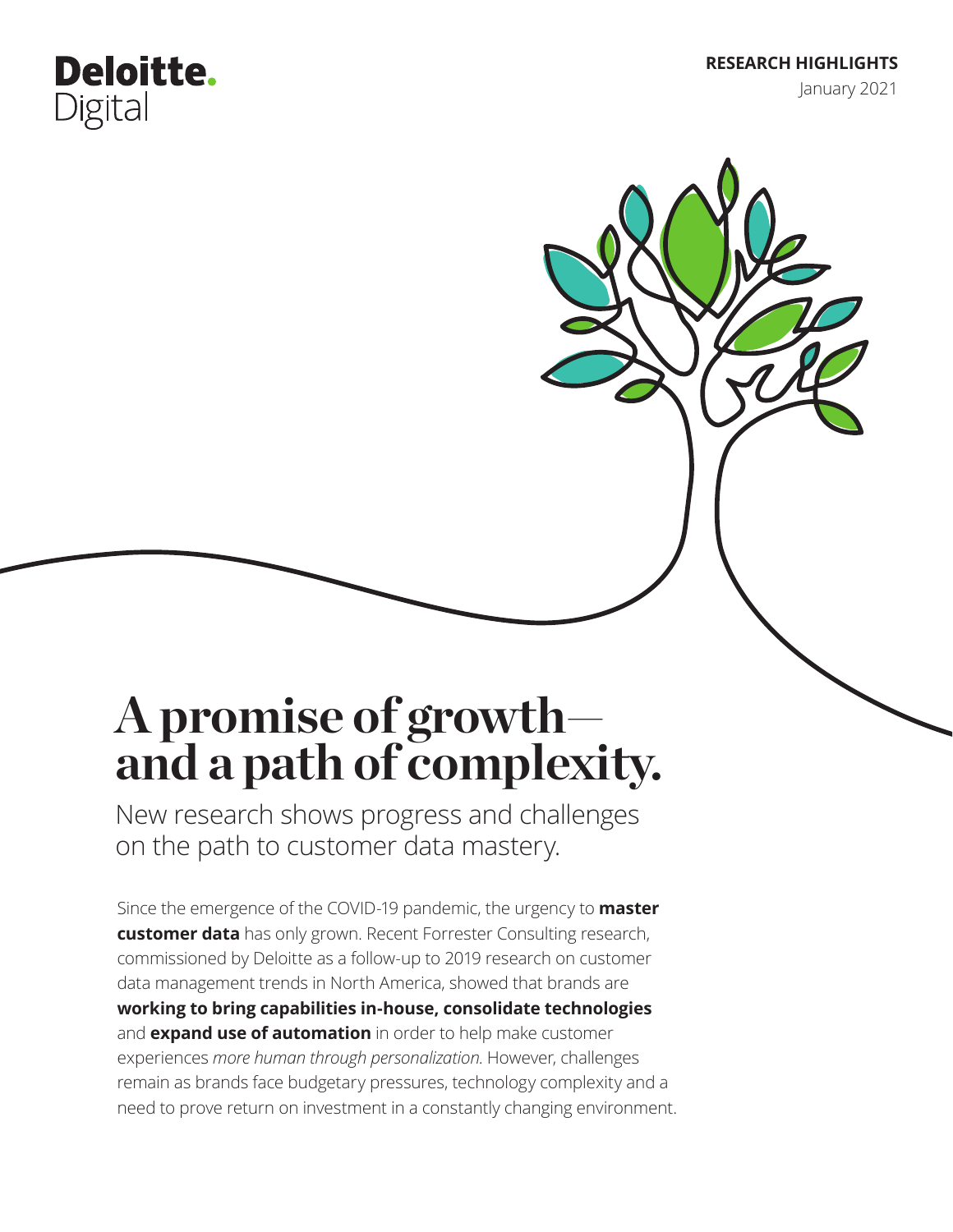

### **Of surveyed companies 93% are implementing more automation**

to meet the changing needs of customers—up from 82% the year prior. COVID-19 has accelerated this effort, with **58%** of companies saying that AI and automation have increased in importance specifically because of the pandemic.



Even among CX leaders, only 41% have omnichannel campaign history and use it very effectively. Laggards are closing the gap— 29% have omnichannel history, compared to just 10% in 2019. But for all organizations, this remains a key challenge in connecting and personalizing experiences.





## OWNING THE HUMAN EXPERIENCE.

Customer data is the key to scaling human experiences and personalizing the purpose of your brand. For that reason, businesses are increasingly recognizing that data management must be a core competency *within* their organizations.



of surveyed companies are actively reducing the number of vendors that manage their customer data, up from 80% a year prior.

(38%) anticipate using in-house teams most often for customer data management within the next two years.



are prioritizing better **marketing personalization** in the coming 12 months.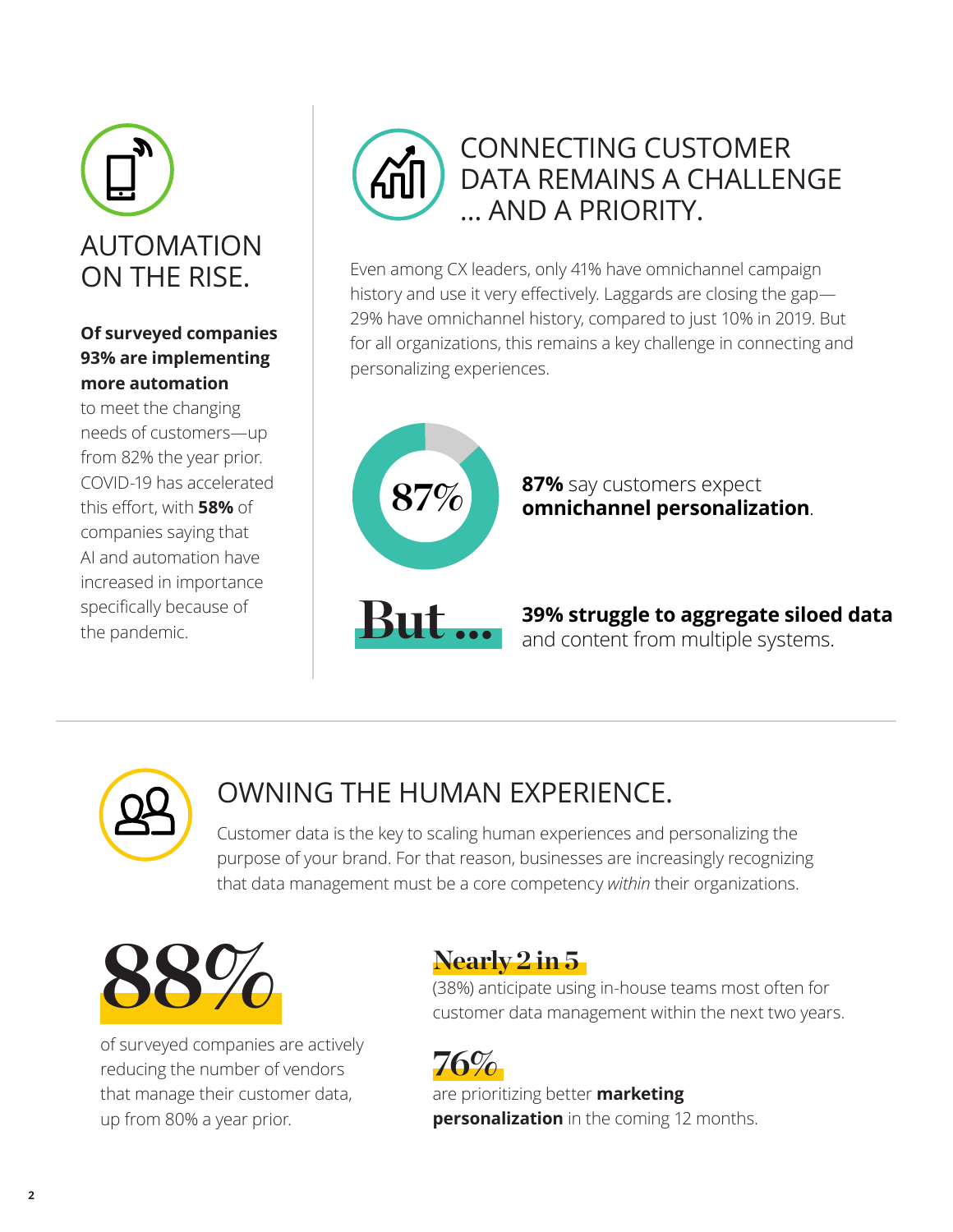

## AS THE PATH BECOMES CLEARER … SO DO THE OBSTACLES.

Many companies are making progress toward better data mastery, connection and activation. Sixty percent say they are satisfied or very satisfied with their organization's overall data management strategy. At the same time, confidence in key *capabilities* is slipping.





## MANY TOOLS … YET SOLUTIONS REMAIN ELUSIVE.

Despite maintaining, on average, 16 applications that leverage customer data from 25 sources, many companies are finding they still don't have the *right* tools to do the job and to measure and connect progress effectively.



**lack the right technology**  to perform needed tasks.

**43%**





of companies surveyed strongly agree that they know where all of their customer data is stored.